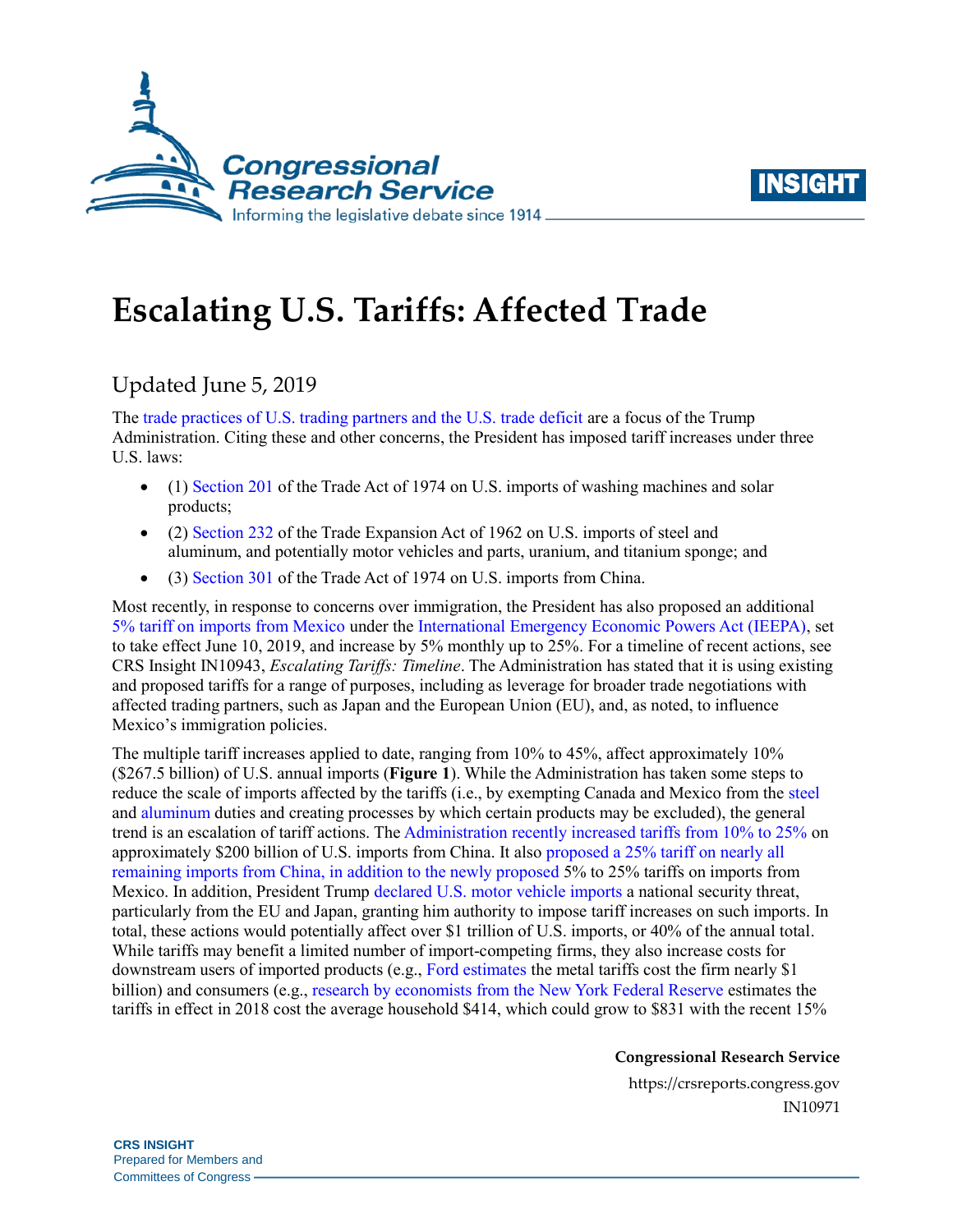increase on Chinese imports), and may have broader negative effects on the U.S. economy, as well as several policy implications.

<span id="page-1-0"></span>

**Figure 1. Trump Administration Tariffs and Affected Trade**

#### Source: CRS calculations with data from U.S. Census Bureau sourced through Global Trade Atlas.

**Notes:** Based on annual 2018 import values. Excludes exempted countries. Motor vehicle and parts import figure includes only U.S. imports from the European Union and Japan, which were the focus of the President's [proclamation](https://www.govinfo.gov/content/pkg/FR-2019-05-21/pdf/2019-10774.pdf) declaring motor vehicle imports a national security threat. Tariff-rate quotas (TRQs) are a form of import restriction in which one tariff applies up to a specific quantity or value of imports and a higher tariff applies above that threshold.

As tariffs act as a tax on foreign-produced goods, they distort price signals, potentially leading to less efficient consumption and production patterns, which may ultimately reduce U.S. and global economic growth rates. As of May 29, 2019, the United States collected \$25.5 billion from the additional taxes paid by U.S. importers, according to U.S. Customs and Border Protection. Increasing tariffs also create a general environment of economic uncertainty, potentially dampening business investment and creating a further drag on growth. Economic estimates of the tariff effects vary, depending on modeling assumptions and the specific set of tariffs considered. Most studies, however, predict declines in GDP growth: the [Congressional Budget Office estimated](https://www.cbo.gov/system/files?file=2019-01/54918-Outlook.pdf) that the tariffs in effect as of December 4, 2018 would lower U.S. GDP on average through 2029 by roughly 0.1 percentage point below a baseline without the tariffs; more recently, the [OECD estimated](http://www.oecd.org/eco/outlook/) that proposed increases on tariffs from China could further reduce U.S. growth by nearly 0.9 percentage points, including negative effects on investment.

Retaliation amplifies the potential effects of the U.S. tariff measures. Retaliatory tariffs in effect cover approximately \$91.8 billion of U.S. annual exports, based on 2018 export data (**[Table 1](#page-2-0)**). Retaliatory tariffs broaden the scope of U.S. industries potentially harmed, targeting those reliant on export markets and sensitive to price fluctuations, such as agricultural commodities. Some [U.S. manufacturers have](https://www.ft.com/content/54a6cc82-7867-11e8-8e67-1e1a0846c475?emailId=5b3156c6acfae500047535d4&segmentId=60a126e8-df3c-b524-c979-f90bde8a67cd)  [announced plans to shift](https://www.ft.com/content/54a6cc82-7867-11e8-8e67-1e1a0846c475?emailId=5b3156c6acfae500047535d4&segmentId=60a126e8-df3c-b524-c979-f90bde8a67cd) production to other countries in order to avoid the tariffs on U.S. exports. Lost market access resulting from the retaliatory tariffs may compound concerns raised by many U.S. exporters that the United States increasingly faces higher tariffs than some competitors in foreign markets as other countries conclude trade liberalization agreements, such as the recently-enacted [EU-Japan FTA](http://ec.europa.eu/trade/policy/in-focus/eu-japan-economic-partnership-agreement/) and th[e TPP-11](https://www.mfat.govt.nz/en/trade/free-trade-agreements/free-trade-agreements-in-force/cptpp/cptpp-overview/) agreement, which include major U.S. trade partners, such as Canada, the EU, Japan, and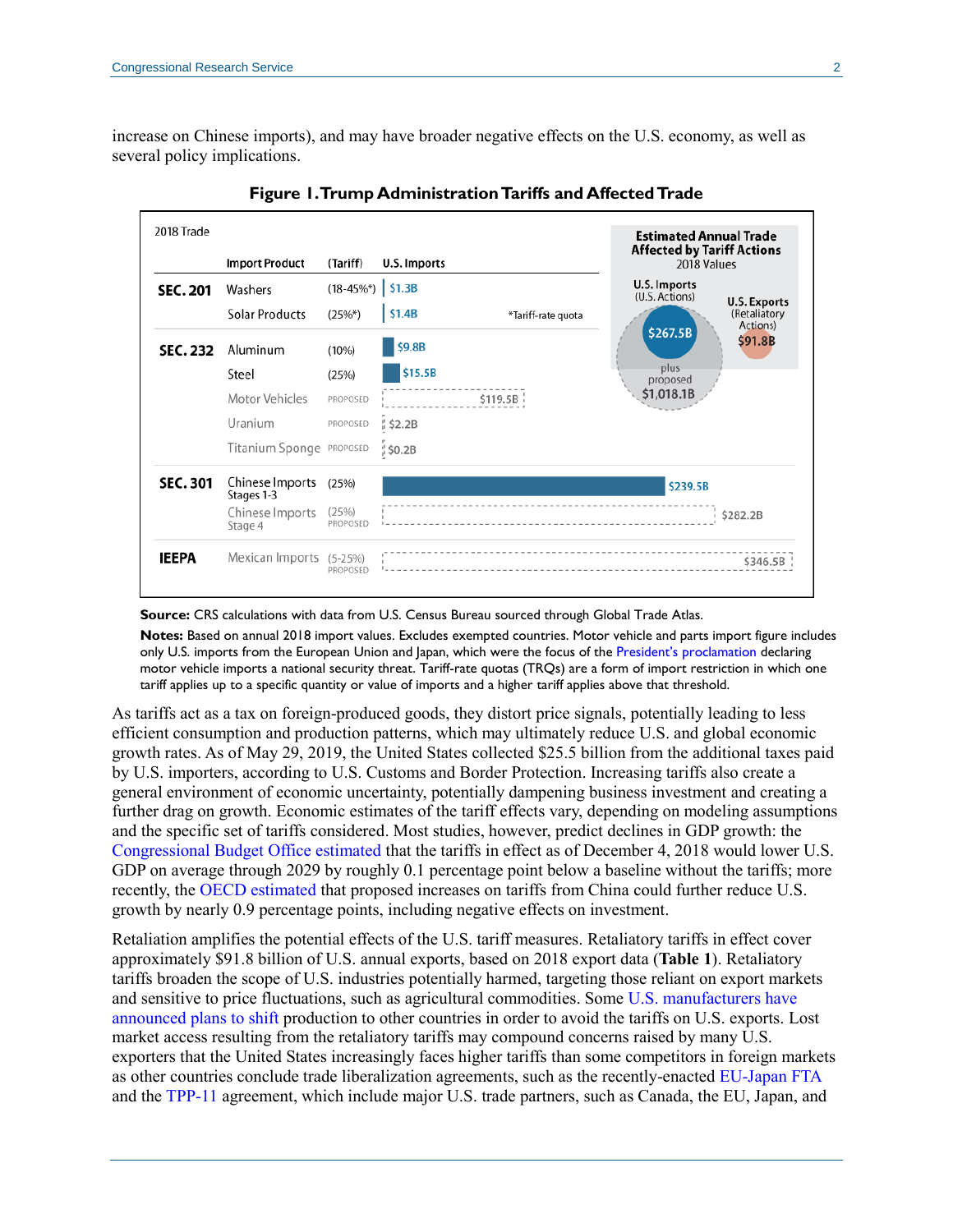Mexico. Adverse effects could grow if a tit-for-tat process of retaliation continues and the scale of trade affected increases. China's potential retaliation against another round of U.S. tariffs is limited by the fact that it has already imposed tariff increases on nearly all its U.S. imports, but it could further increase tariffs on the products it has already targeted or impose various punitive non-tariff measures on U.S. firms operating in China.

<span id="page-2-0"></span>

| <b>Table 1. Retaliatory Actions in Effect</b> |               |                                         |                             |                                 |
|-----------------------------------------------|---------------|-----------------------------------------|-----------------------------|---------------------------------|
| <b>Retaliatory Trade Action</b>               |               | <b>U.S. Exports</b><br>(millions, 2018) | <b>Additional</b><br>Tariff | <b>Effective Date</b>           |
| <b>Section 232</b>                            | EU            | \$2,893                                 | $10 - 25%$                  | June 25, 2018                   |
|                                               | China         | \$2,522                                 | $15 - 25%$                  | Apr. 2, 2018                    |
|                                               | <b>Turkey</b> | \$1,771                                 | 5-60%                       | June 21, 2018                   |
|                                               | <b>Russia</b> | \$430                                   | 25-40%                      | Aug. 6, 2018                    |
|                                               | Total         | \$7,616                                 |                             |                                 |
| <b>Section 301</b>                            | China-Stage 1 | \$12,896                                | 25%                         | July 6, 2018                    |
|                                               | China-Stage 2 | \$11,595                                | 25%                         | Aug. 23, 2018                   |
|                                               | China-Stage 3 | \$59,698                                | $5 - 10\%$<br>$5 - 25%$     | Sept. 24, 2018/<br>June 1, 2019 |
|                                               | Total         | \$84,189                                |                             |                                 |
| <b>Overall Total in Effect</b>                |               | \$91,805                                |                             |                                 |

**Source:** CRS calculations based on import data of U.S. trade partner countries sourced from Global Trade Atlas and tariff details from WTO or government notifications.

**Notes:** Canada and Mexico withdrew their retaliation after the Trump Administration exempted both countries from the Section 232 steel and aluminum duties. Russia published its [list of retaliatory tariff rates and products](http://www.pravo.fso.gov.ru/laws/acts/53/555656.html) on July 6, 2018. The tariffs appear to have gone into effect within 30 days of publication.

Many Members of Congress, U.S. businesses, interest groups, and trade partners, including major allies, have weighed in on the President's actions. While some U.S. stakeholders support the President's use of unilateral trade actions, many have raised concerns, including the chairman of the Senate Finance committee, who stated that the President's recently proposed tariffs on Mexico are a ["misuse of](https://www.grassley.senate.gov/news/news-releases/grassley-statement-tariff-announcement)  [presidential tariff authority.](https://www.grassley.senate.gov/news/news-releases/grassley-statement-tariff-announcement)" Several Members have introduced legislation that would constrain the President's authority (e.g., [H.R. 723,](http://www.congress.gov/cgi-lis/bdquery/z?d116:H.R.723:) [S. 287,](http://www.congress.gov/cgi-lis/bdquery/z?d116:S.287:) and [S. 365\)](http://www.congress.gov/cgi-lis/bdquery/z?d116:S.365:), while other Members and the [Administration](https://www.wsj.com/articles/a-tariff-issue-on-which-free-and-fair-traders-can-agree-11559084804)  [has advocated](https://www.wsj.com/articles/a-tariff-issue-on-which-free-and-fair-traders-can-agree-11559084804) for increasing this authority (e.g., [H.R. 764\)](http://www.congress.gov/cgi-lis/bdquery/z?d116:H.R.764:). As it debates the Administration's import restrictions, Congress may consider the following:

- **Delegation of Authority.** Among these statutes, only Section 201 requires an affirmative finding by an independent agency (the ITC) before the President may restrict imports. Section 232 and Section 301 investigations are undertaken by the Administration, giving the President broad discretion in their use. Are additional congressional checks on such discretion necessary?
- **Economic Implications and Escalation**. The Administration's tariffs imposed to date cover 10% of annual U.S. goods imports; proposed tariffs could potentially increase this to 40%. Negative effects of the tariffs may be substantial for individual firms reliant either on imports subject to the U.S. tariffs or exports facing retaliatory measures. The potential drag on economic growth could be significant if tit-for-tat action escalates. What are the Administration's ultimate objectives from the tariff increases and do potential benefits justify potential costs?